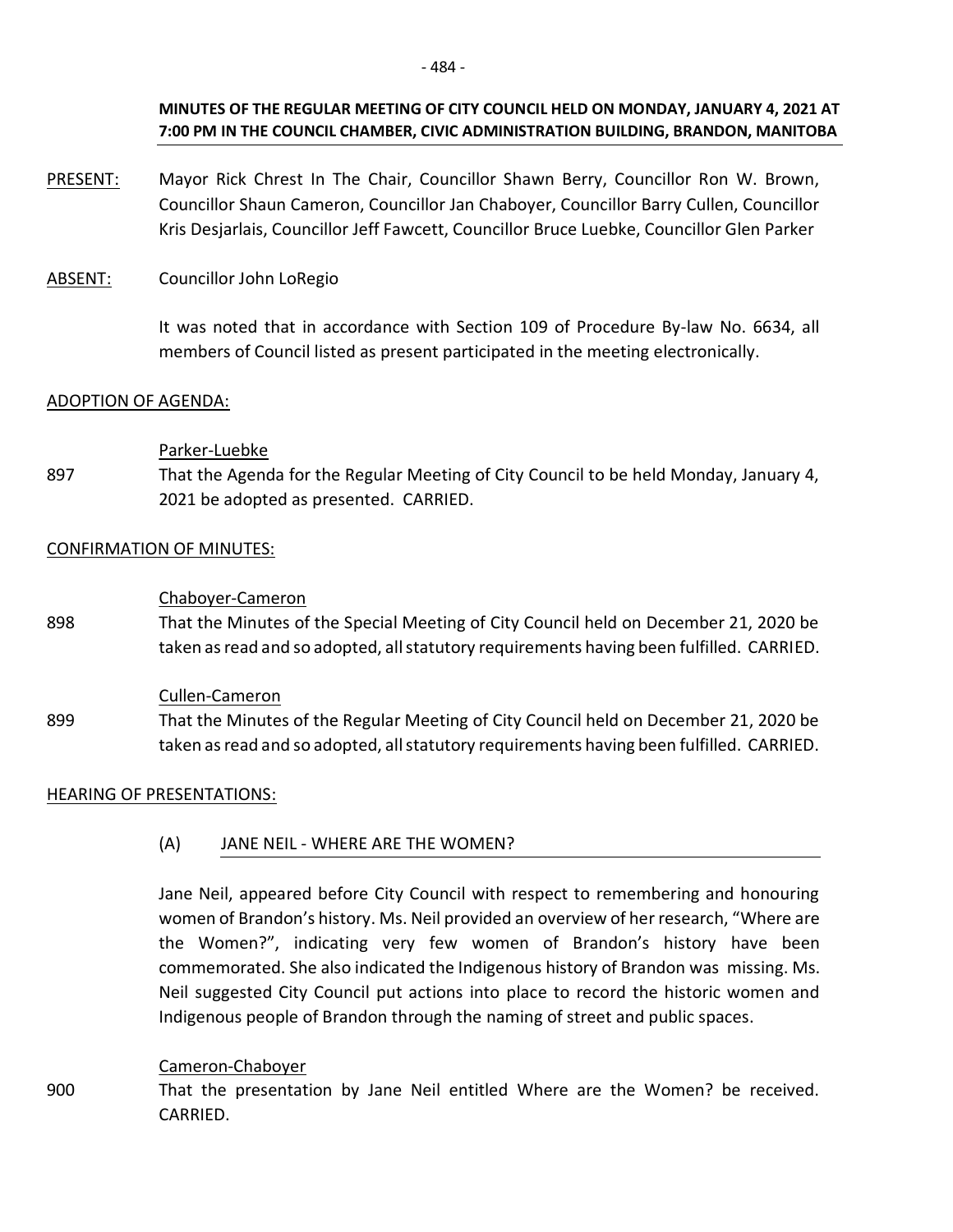# (B) JAMES MONTGOMERY AND BERNIE CHRISP - BRANDON RIVERBANK INC. AND BRANDON TOURISM 2020 REPORT AND 2021 PLANS

Bernie Chrisp, Chair and James Montgomery, General Manager of Brandon Riverbank Inc. appeared before City Council to provide an update on the Brandon Tourism and Brandon Riverbank Inc. 2020 Annual Report, and plans for 2021. Mr. Chrisp shared the challenges faced in 2020 due to the Coronavirus and its impact on cancelled events, programs and revenue.

Mr. Montgomery highlighted some successes for the Riverbank which included the completion of the East Wetland viewing platform and floating dock, Westman Dreams for Kids Accessibility Park, and improvements to both interpretive signage and pathways. He noted the new Brandon Tourism initiatives launched in 2020 with the continued promotion of "Brandon Brings You Back". He concluded by going over plans and capital projects for 2021.

## LoRegio-Luebke

901 That the presentation by James Montgomery and Bernie Chrisp with respect to the Brandon Riverbank Inc. and Brandon Tourism 2020 Report and 2021 plans be received. CARRIED.

## COMMUNITY COMMENTS/FEEDBACK:

Nil

# HEARING OF DELEGATIONS:

Nil

## PUBLIC HEARINGS:

Nil

# COMMUNICATIONS & PETITIONS:

Nil

## COMMITTEE REPORTS:

Nil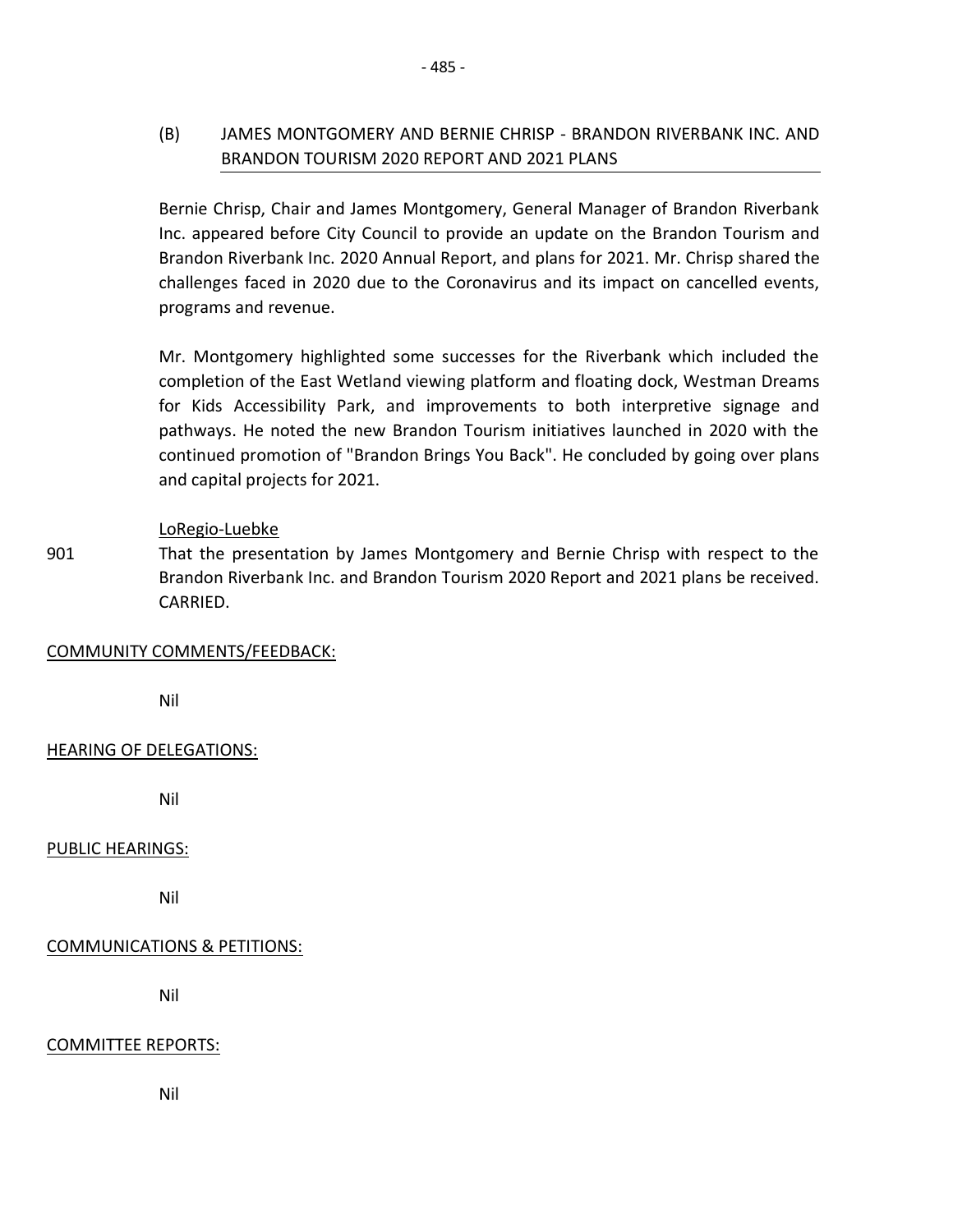#### ENQUIRIES:

#### (181) REGULATIONS FOR AIRBNBS IN THE CITY OF BRANDON

Councillor Desjarlais referred to the growing number of Airbnbs in the City of Brandon and enquired as to the regulations with respect to same. Councillor Desjarlais further enquired as to the possibility for the collection of accommodation tax from Airbnb owners.

At the request of His Worship the Mayor, the Acting City Manager responded that under the Building Code, if the entire house was rented and not owner-occupied, it fell under the same regulations as a hostel or hotel. Mr. Hammond noted that there were no specific zoning regulations or special licenses required for Airbnbs and Manitoba Health only became involved when there was a public health issue such as bed bugs or no running water.

With respect to the collection of accommodation tax, the Acting City Manager advised that the collection of accommodation taxes under the current City of Brandon By-law applied to hotels/motels lodging of four or more people; however, same could be reviewed and updated at any time.

Councillor Desjarlais requested that a review of the By-law, inclusive of adding Airbnbs to the list of properties subject to collection of accommodation tax, be undertaken in the near future.

His Worship the Mayor agreed to take this matter under advisement.

## (182) TRAFFIC ISSUES AROUND MARYLAND PARK SCHOOL

Councillor Cameron advised that he had received a complaint from an area resident with respect to traffic congestion on and along Maryland Avenue due to the opening of the new Maryland Park School. He enquired if this area could be reviewed by the Brandon Police Service and the Traffic and Transportation Planner for suggested improvements to traffic flow and safety.

His Worship the Mayor agreed to take this matter under advisement.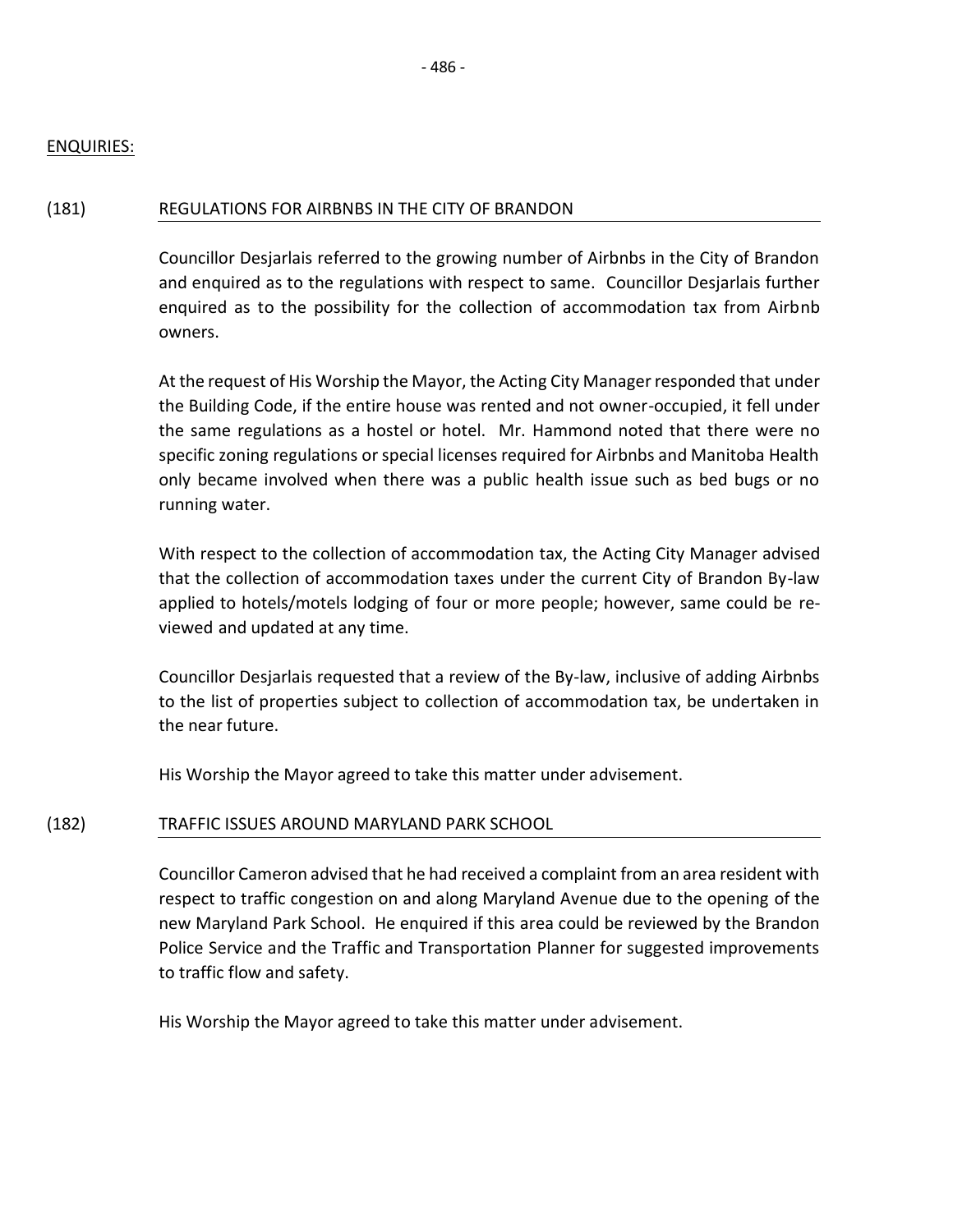#### GENERAL BUSINESS:

902

(A) 2021 CITIZEN APPOINTMENTS – WESTERN MANITOBA REGIONAL LIBRARY **BOARD** 

Considered was a report from the Legislative Services Department dated December 3, 2020 with respect to the above.

#### Brown-Brown

That the following citizen appointments be and are hereby made to Western Manitoba Regional Library Board for two-year terms of office to begin January 1, 2021 and expire December 31, 2022:

Matthew Berry Wayne Kelly CARRIED.

(B) 2021 CITIZEN APPOINTMENTS – BRANDON URBAN ABORIGINAL PEOPLES' COUNCIL

Submitted for consideration was a report from the Legislative Services Department dated December 3, 2020 with respect to the above.

#### Fawcett-Desjarlais

That the following citizens be and are hereby appointed to the Brandon Urban Aboriginal Peoples' Council to commence January 1, 2021 and expire December 31, 2022:

Debbie Huntinghawk Darlene Paquette CARRIED.

#### (C) 2021 CITIZEN APPOINTMENTS – POVERTY COMMITTEE

City Council considered a report from the Legislative Services Department dated December 3, 2020 with respect to the above.

Luebke-Chaboyer

That the following citizen appointment be and is hereby made to the Poverty Committee for a two-year term of office to commence January 1, 2021 and expire December 31, 2022:

904

903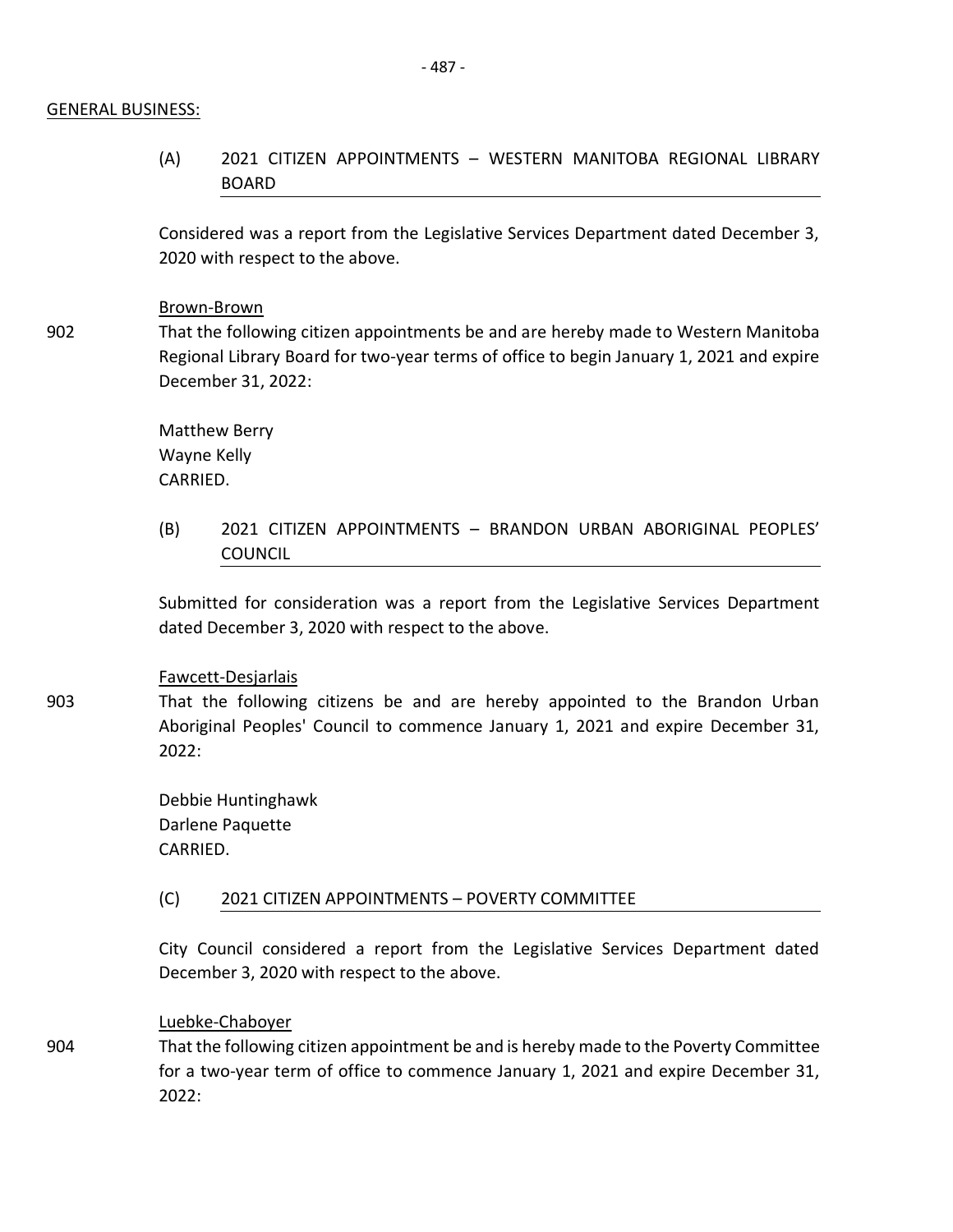Shannon Saltarelli CARRIED.

### (D) 2021 CITIZEN APPOINTMENTS – BOARD OF REVISION

Considered was a report from the Legislative Services Department dated December 3, 2020 with respect to the above.

## Fawcett-Cullen

905

906

That the following citizen appointments be and are hereby made to the Board of Revision for a one year term of office to commence January 1, 2021 and expire December 31, 2021:

Matthew May (Chair) Wally Geiler Jason Splett CARRIED.

(E) 2021 CITIZEN APPOINTMENTS – BRANDON GENERAL MUSEUM AND ARCHIVES INC.

Submitted was a report from the Legislative Services Department dated December 3, 2020 with respect to the above.

#### Brown-Cameron

That the following citizens be and are hereby appointed to the Brandon General Museum & Archives Inc. Board with a term of office to commence January 1, 2021 and expire December 31, 2022:

Connie Bok Brock McEwing Sajjad Rao Danielle Waterfield CARRIED.

# (F) 2021 CITIZEN APPOINTMENTS – BRANDON MUNICIPAL HERITAGE ADVISORY **COMMITTEE**

City Council considered a report from the Legislative Services Department dated December 2, 2020 with respect to the above.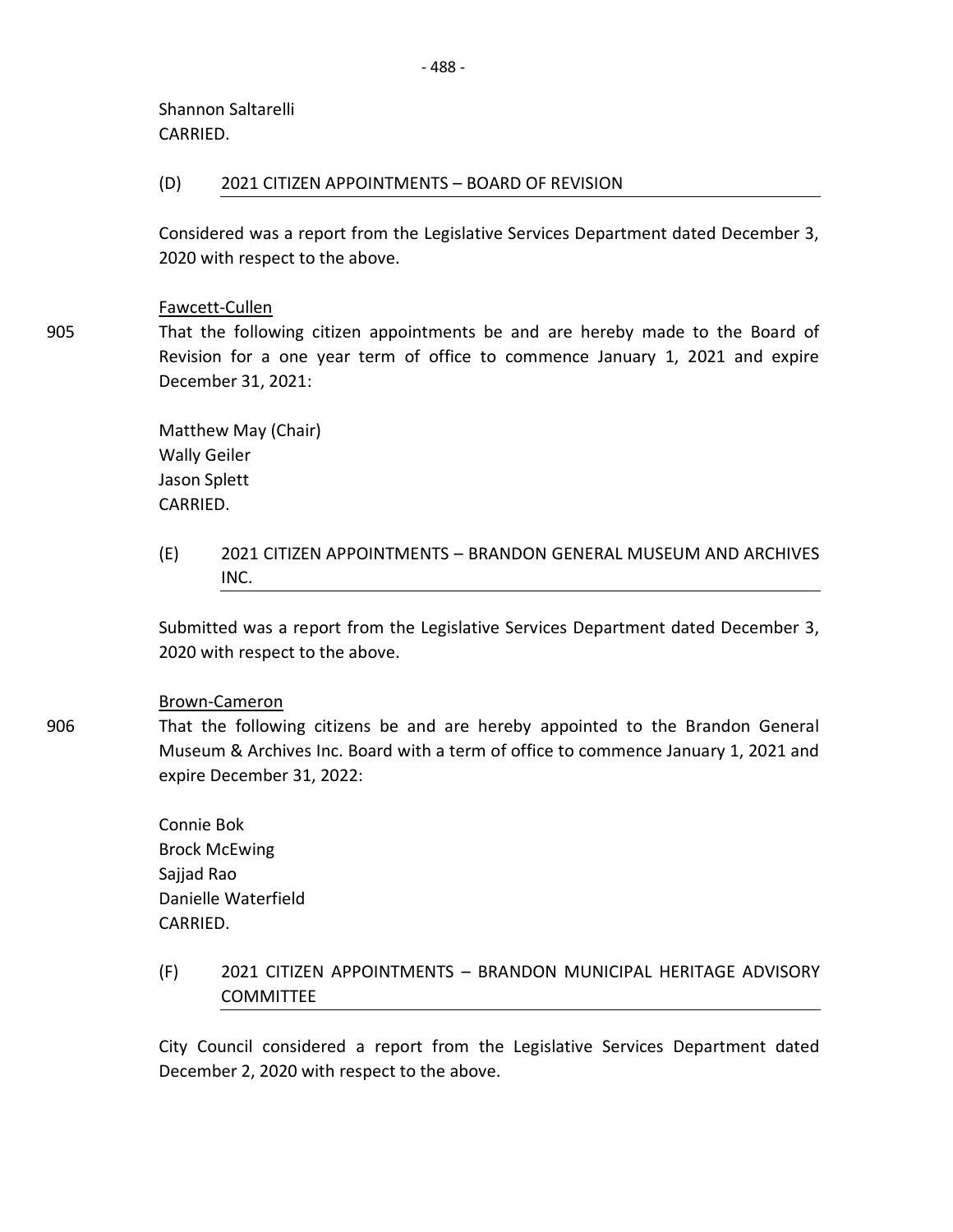#### Cameron-Brown

That the following citizen appointments be and are hereby made to the Brandon Municipal Heritage Advisory Committee, with terms of office beginning January 1, 2021 and expiring December 31, 2022:

Matthew May Gordon McRae Sajjad Rao CARRIED.

## (G) 2021 CITIZEN APPOINTMENTS – AGE FRIENDLY COMMITTEE

Considered was a report from the Legislative Services Department dated December 2, 2020 with respect to the above.

## Chaboyer-Luebke

That the following citizen appointments be and are hereby appointed to the Age Friendly Committee for a two (2) year term of office beginning January 1, 2021 and expiring December 31, 2022:

Susan Boyachek Marilyn Forsyth Brock McEwing CARRIED.

## BY-LAWS:

908

## NO. 7291 TO REPEAL BY-LAW NO. 6344 – EXTENDED HOLIDAY SHOPPING BY-LAW

City Council considered a report from the Legislative Services Department dated December 11, 2020 with respect to the above.

Desjarlais-Parker

909 That By-law No. 7291, to repeal By-law No. 6344 as amended, to permit expanded retail shopping on certain public holidays including Sundays, be read a second time. CARRIED.

## Desjarlais-Chaboyer

910 That the by-law be read a third and final time. CARRIED.

> In accordance with Section 137 of The Municipal Act, a recorded vote was taken on the motion to give By-law No. 7291 third reading.

907